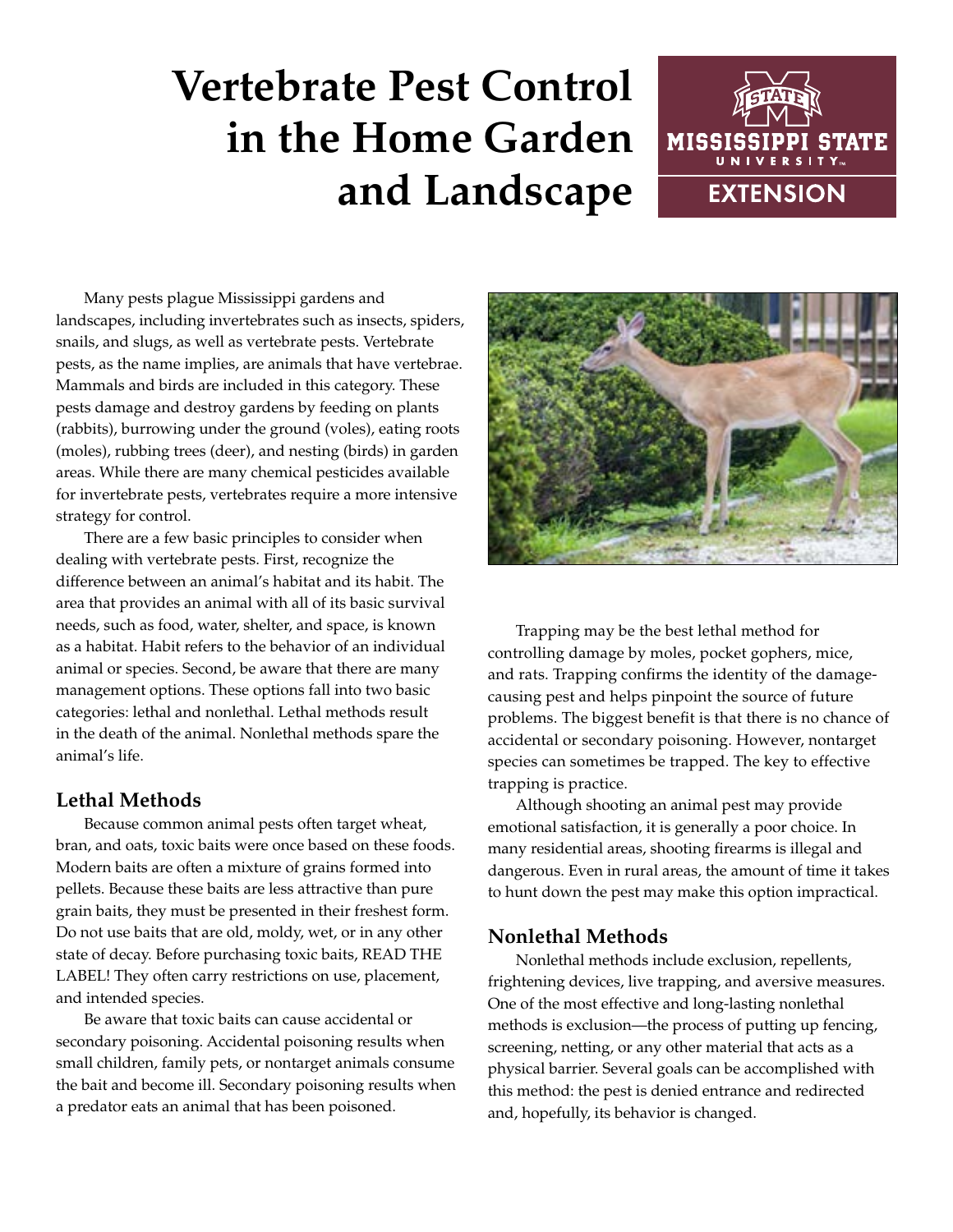Technology has produced a number of new materials for exclusion protection, including high-tensile material for permanent fences and portable electric fences for pests on the move. Some growers have had success with underground materials for burrowing species such as moles, pocket gophers, and ground squirrels. For some pests, particularly birds, exclusion is the only legal option. Other forms of exclusion include low-powered electrical shock and ultrasonic devices.

One of the most popular nonlethal forms of pest management is the use of repellents. Repellents discourage animals with their taste, smell, or visibility. However, repellents are often short-lived, especially in wet weather, as they can be easily washed away by rain or irrigation. Repellants often require multiple applications and may not work for your particular pest. However, repellents are easy to use, and they can be an important part of a nonlethal pest management strategy.

There are a wide variety of scare devices available from nurseries, garden centers, catalogs, and the Internet. However, animals can become accustomed to the loud sounds, flashing lights, fake snakes, and most other devices. Rotating the devices to different parts of the garden may increase the effectiveness. Scare devices generally do not work alone, but they may be used in combination with other methods.

#### **What Kind of Pest Are You Dealing With?**

The first step in your pest-control strategy is to determine what type of pest you have. Does it habitually live belowground, aboveground, or both? Is it a flyer? Belowground pests include moles and pocket gophers. Above and belowground pests include woodchucks, ground squirrels, chipmunks, rabbits, and voles.

Rabbit damage is a common problem in gardens, and it can be easily confused with deer damage. Rabbits feed near ground level on small shrubs, small woody trees, turf, vegetables, and some flowers. There are a variety of methods available for controlling rabbit feeding. Rabbits are not good climbers, so a short fence (about 3 feet high) made of a 2- to 3-inch woven mesh is adequate. There are also commercially available repellents on the market. The most common active ingredient is thiram, which is intended to reduce gnawing on trunks and limbs. To use a live trap, first identify the route that the rabbit uses most often. Bait the trap with lettuce, carrots, or beet tops. If the trap is located at the rabbit's entrance to the garden, bait may be unnecessary.

Growers have tried many scare devices. Metallic flashing, rattles, noisemakers, and scarecrows have all had varying degrees of success. It is possible to make rabbits voluntarily relocate. Because rabbits need protective cover for escape routes, consider removing brambles and other dense, woody vegetation. In combination with fencing, this is effective and nonlethal.

Birds and bats make up the flyer category of vertebrate pests. A few strategies for controlling birds include the use of bird netting, landing inhibitors (such as steel spikes), ultrasonic bird-repellent devices, or scare devices such as Irri-Tape (a metallic ribbon that irritates birds).

Bats are rarely problem animals. In fact, most of them feed on insects during nightly flights. Some gardeners use bat houses to attract bats. However, be aware that wasps are fond of nesting in bat houses. If bats are a problem in your landscape, try netting the plants you wish to protect.

There is an extensive list of aboveground pests. Skunks, opossums, and deer are examples of larger aboveground pests. The best deterrent for skunks in the garden is exclusion and prevention. Remove pet food from outside at night. Do not add food scraps to the compost pile. Surround your production area with a 2-foot-high wire mesh or picket fence, and screen all openings beneath your house and outbuildings. Do not try to trap a skunk yourself. They are a primary source of rabies. If your pets are sprayed, neutralize the smell with a wash of diluted vinegar or tomato juice.

Opossums are the only marsupial native to North America. Because opossums eat almost anything, the best deterrent is to keep the garden clean. Keep trash picked up, and make sure garbage cans are sealed. A short, 4-foot fence of chicken wire with the top foot bent outward should keep opossums out of the nursery. Live traps also work. Bait the trap with bread and jelly, which won't attract cats.

Deer are adaptable animals, often found in unlikely or unexpected areas for such a large species. They can be serious garden pests even in residential areas where the house density is more than two houses per acre. As our urban communities move farther and farther into rural landscapes, deer damage becomes an increasing occurrence.

Deer are ruminants with four-chambered stomachs. One deer can eat up to 6–8 pounds of plant material each day. Because of their complex digestive system, deer can and will eat anything, including pebbles and twigs! Control strategies for deer are more complicated than those for smaller animals. Large-scale exclusion, repellents, and scare devices are all viable control options. Deer have a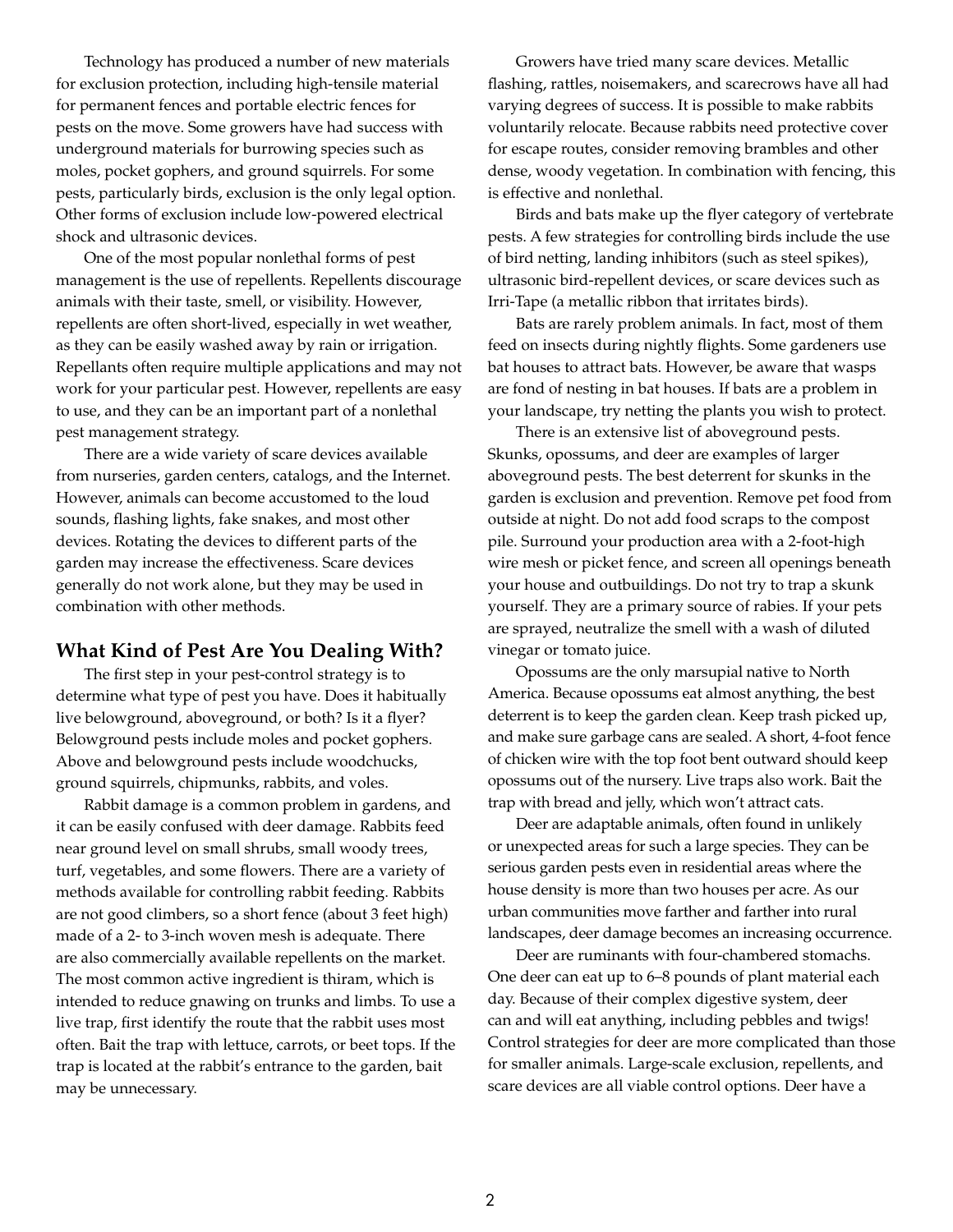volmolfactory gland that allows them to not only smell and taste, but actually perform a combination of the two. Therefore, repellent products must deter based on taste and scent. Table 1 lists some common commercial deerrepellent products and their active ingredients.

The key to a successful vertebrate pest-control strategy is to use many methods in rotation because animals have a tendency to adapt quickly to sounds and scents. Patience is critical when dealing with these pests.

| Table 1. Commercially available deer-repellent products. |  |  |  |
|----------------------------------------------------------|--|--|--|
|----------------------------------------------------------|--|--|--|

| Product                                 | <b>Active Ingredient</b>                                                                   |
|-----------------------------------------|--------------------------------------------------------------------------------------------|
| <b>Havahart Putrescent</b><br>Egg Spray | Putrescent whole egg solids                                                                |
| $XP-20$                                 | Thiram                                                                                     |
| Hinder                                  | Ammonium salts of higher fatty acids                                                       |
| Grant's                                 | benzyl diethyl [(2,6 xylyl carbomoyl)<br>methyl] ammonium benzoate<br>(also called bitrex) |
| $Ro$ -Pel                               | benzyl diethyl [(2,6 xylyl carbomoyl)<br>methyl] ammonium benzoate<br>(also called bitrex) |

#### **References**

Adler, B. (1996). *Outwitting squirrels: 101 cunning stratagems to reduce dramatically the egregious misappropriation of seed from your birdfeeder by squirrels*. Chicago Review Press.

Adler, B. (1997). *Outwitting critters: A humane guide for confronting devious animals and winning*. Lyons Press.

Adler, B. (1999). *Outwitting deer: 101 truly ingenious methods and proven techniques to prevent deer from devouring your garden and destroying your yard*. Lyons Press.

Harrison, G. (2006). *Squirrel wars: Backyard wildlife battles and how to win them*. Willow Creek Press.

- Hart, R. M. (1999). *Squirrel proofing your yard and garden*. Storey Publishing, LLC.
- Hart, R. M. (2005). *Deer proofing your yard and garden*. Storey Publishing, LLC.
- Hershey, D. (2000). *Controlling crafty critters*. Voyageur Press.
- Juhre, R. G. (2011). *Preventing deer damage*. Acres U.S.A.

Mallery, R. E. (2000). *Nuts about squirrels: A guide to coexisting with—and even appreciating—your bushy-tailed friends*. Grand Central Publishing.

Rutledge, C. (1998). *Backyard battle plan: The ultimate guide to controlling wildlife damage in your garden*. Studio.